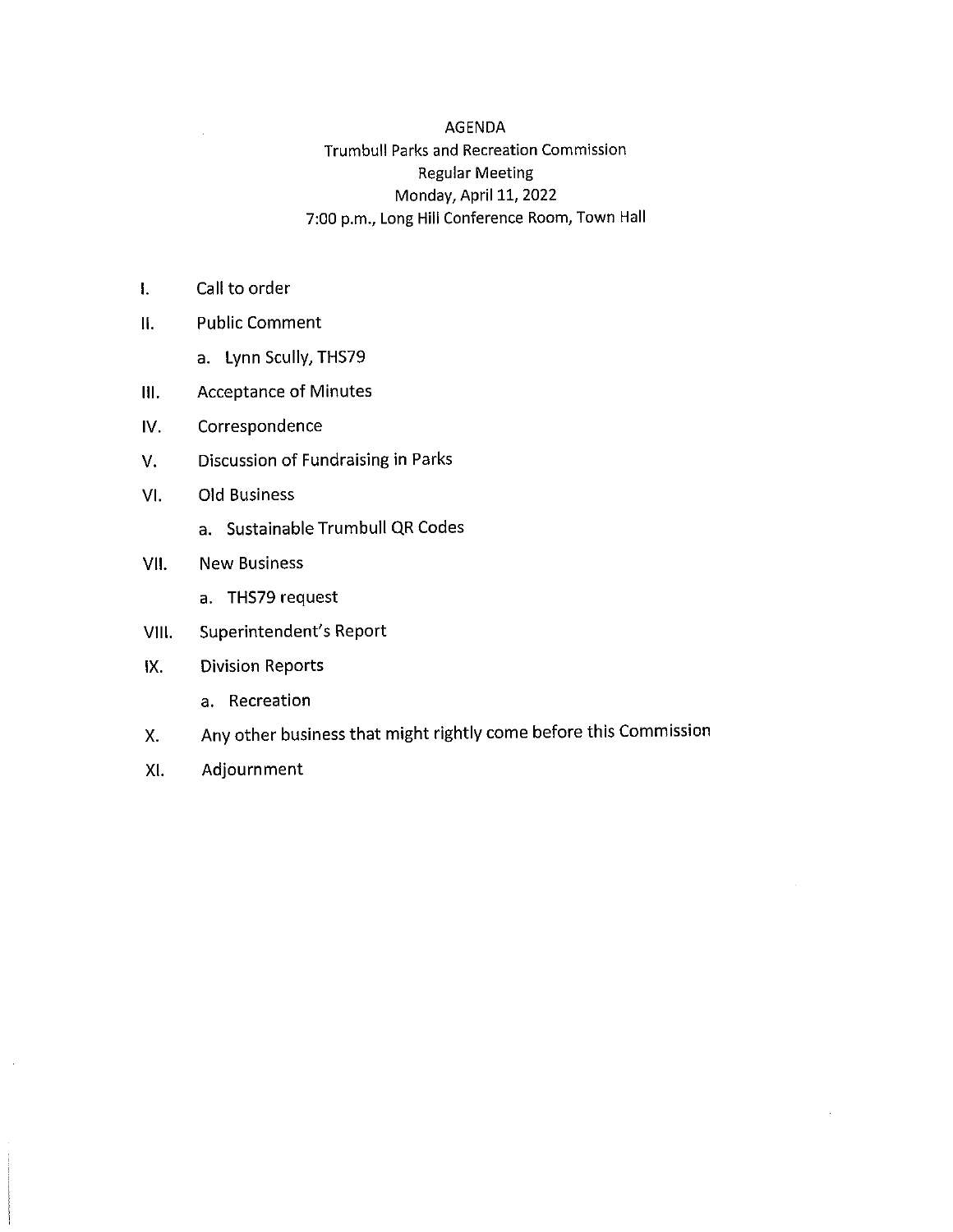| From:    | Kevin Bellows <kbellows@msn.com></kbellows@msn.com>                |
|----------|--------------------------------------------------------------------|
| Sent:    | Friday, March 18, 2022 3:22 PM                                     |
| To:      | Mike Travisano; Edward Ritacco; bill and/or nancy walsh; billbrown |
|          | Ken Martin; Laura Shiel; Jon O'Brien; halligan96                   |
| Subject: | Fw: QR signs new email - your thoughts?                            |

CAUTION: This email originated from outside your organization. Exercise caution when opening attachments or clicking links, especially from unknown senders. Hello all,

To be discussed at our next meeting. Please refrain from commenting via email outside our scheduled meetings.

Kevin

**From:** Richard Post <rspost@mail.com> **Sent:** Friday, March 18, 2022 2:59 PM **To:** tonysilber77@gmail.com <tonysilber77@gmail.com>; fisher.nancy@att.net <fisher.nancy@att.net>; 'mary isaac' <mfict@aol.com>; John Massari< <john@accent-signs.com>; 'Mary Ellen Lemay<' <melemay.grb@gmail.com>; Matthew Sulzicki < <matthewsulzicki@hotmail.com>; Pam Roman <printrumbull@gmail.com>; Sara Sterling < <sara.e.sterling@gmail.com>; Tim Coughlin< <acerpalm1@aol.com>; April Lang <poohgirl4579@yahoo.com>; Kevin Malone <malone\_env@yahoo.com>; Mari Jackson <mjaxrd@yahoo.com>; Pam Roman <pr6986@gmail.com>; Tim Coughlin <acerpalm1@aol.com>; Dmitri Paris <DParis@Trumbull-ct.gov>; kbellows@msn.com <kbellows@msn.com> **Cc:** 'Don Watson' <EarthRise001@SBCglobal.net>; 'Robert LiBrandi' <rlibrandi@trumbull-ct.gov>; 'William B. Chin' <wchin@trumbull-ct.gov>; Barbara Crandall <crandall.bam@gmail.com> **Subject:** QR signs new email - your thoughts?

Greetings,

As a follow up to the Parks Commission meeting where the Sustainable QR group presented the QR demo project, Bill Chin has provided a better solution for the QR email that will be printed on all QR signs. The email will enable QR users to report problems and feedback on the use of QR signs. We will now have a Town forwarding email to use.

**Kevin/Parks Commission, Dmitry and others** - your thoughts are requested on the following so we can proceed with making and installing the first "real" QR demo signs. This will also be used on the survey being done in April by Conservation with input from Sustainable.

Bill will setup a no-cost forwarding Town email address, which will be on all QR signs, grcodes@trumbull-ct.gov, which will forward emails to the QR groups' Google Groups email (TrumbullQR@GoogleGroups.com). GoogleGroups can then notify authorized QR project members with access to this or it can forward notifications to personal emails when QR sign emails are received. The Town email can only be a forwarding type for non Town employees (aka Sustainable QR group), but this works fine for our purpose.

On a separate note, today I emailed George Estrada about the QR sign at Transfer for his input.

Thanks for your input and again thanks to Parks and Dmitry for allowing us to present the project. Will keep you informed as things move forward.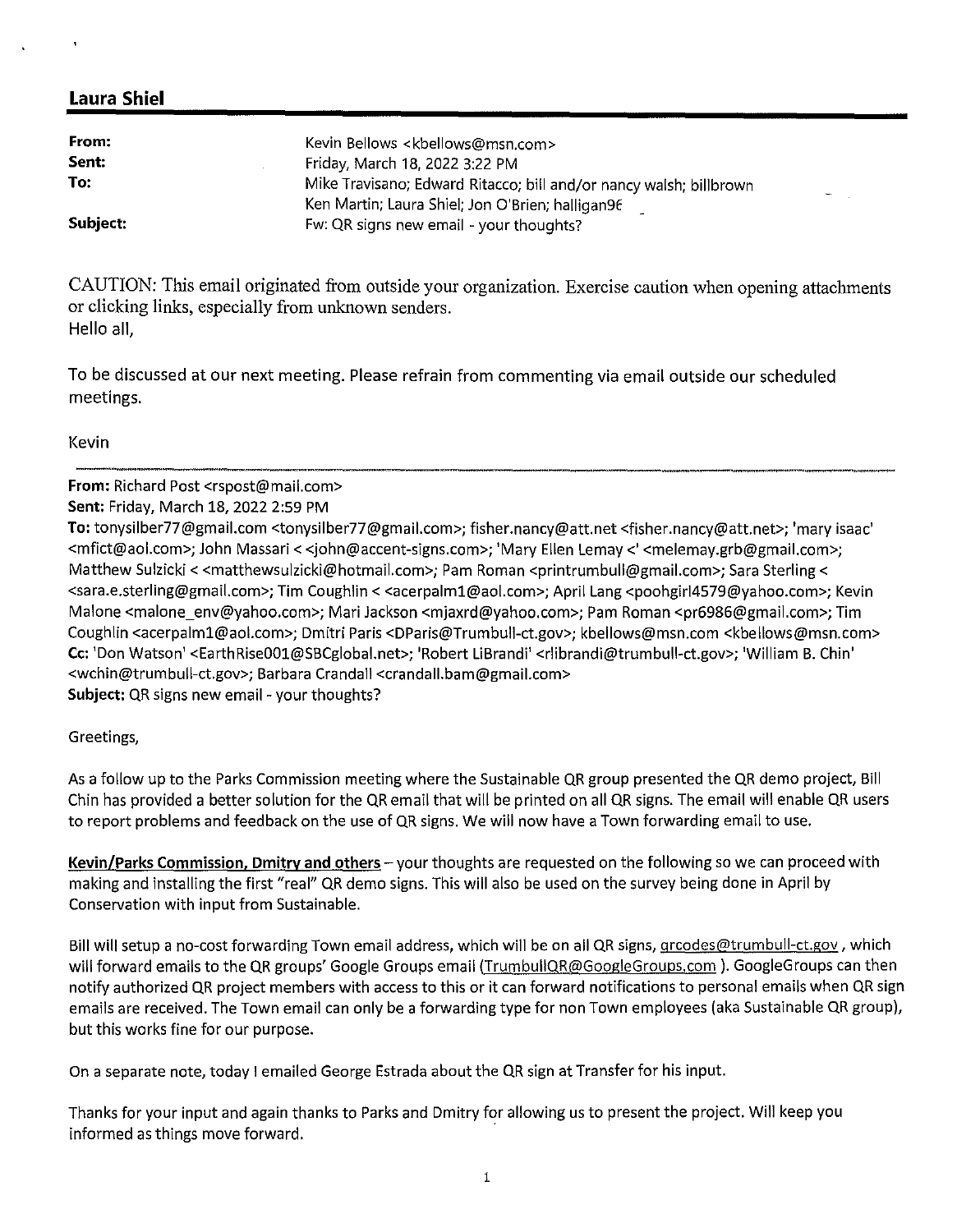Regards,

Richard Post 203.268.4804 Cell 860.628.1826

 $\bar{\mathcal{A}}$ 

 $\bar{r}$ 

 $\mathcal{L}$ 

 $\bar{\mathbf{r}}$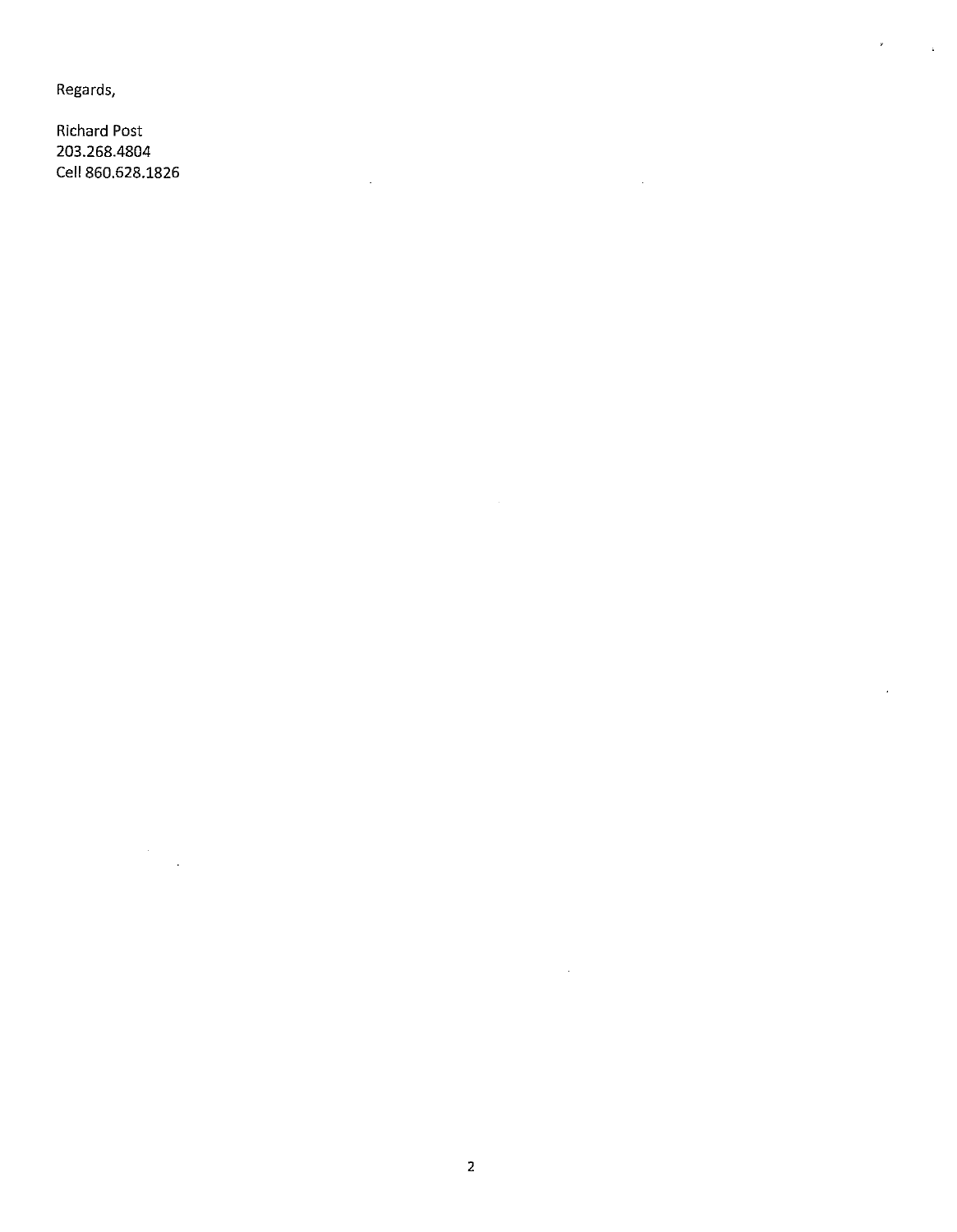| From:    | Kevin Bellows <kbellows@msn.com></kbellows@msn.com> |
|----------|-----------------------------------------------------|
| Sent:    | Saturday, March 19, 2022 3:45 PM                    |
| To:      | jen@trumbullptandwellness.com                       |
| Subject: | Re: Plea for Reconsideration: Hope for Ukranian     |

CAUTION: This email originated from outside your organization. Exercise caution when opening attachments or clicking links, especially from unknown senders. Jennifer,

Thank you for reaching out with your request regarding the Hope for Ukraine Walk. While we commend your willingness to help the people of Ukraine, your request for reconsideration is not possible at this time. The decision that was reached during the March meeting cannot be overridden by the Chair or the Park Superintendent. All decisions and reconsiderations need to be voted on by the entire commission at our regularly scheduled monthly meetings.

Kevin Bellows

**From:** Jennifer Iannucci <jen@trumbullptandwellness.com> **Sent:** Friday, March 18, 2022 9:26 AM **To:** DParis@trumbull-ct.gov <DParis@trumbull-ct.gov>; KBellows@msn.com <l<Bellows@msn.com> Subject: Plea for Reconsideration: Hope for Ukranian

Dear Dimetri and Kevin,

I received notice that The Parks and Recreation Commission has "tabled " our suggested fundraiser, Hope for Ukraine Walk, and I have been invited back to the next meeting on April 11th. However, this meeting is past our suggested date of Sat April 9th and unfortunately my colleagues and I are unable to coordinate another Spring date that is feasible for us. In addition, we feel strongly that it is the appropriate time to capture the energy around current events in Ukraine. We envisioned this event to be an opportunity for Trumbull to gather as a community and actively participate to support Ukrainians. It is an opportunity to bring Trumbull citizens together from various age groups, genders, political and religion affiliations in solidarity to support the unfathomable upheaval aboard. Since I am a Trumbull resident and local business owner, it would be an honor to lead these charitable events in our town. I am writing to provide more details for reconsideration and approval to gather the community at one of the town parks to walk and raise awareness for the Ukranian Crisis.

#### **The Request:**

Trumbull Physical Therapy and Wellness is asking the town for permission to gather for a walk on the park trails and waive any parking sticker requirements for this time period.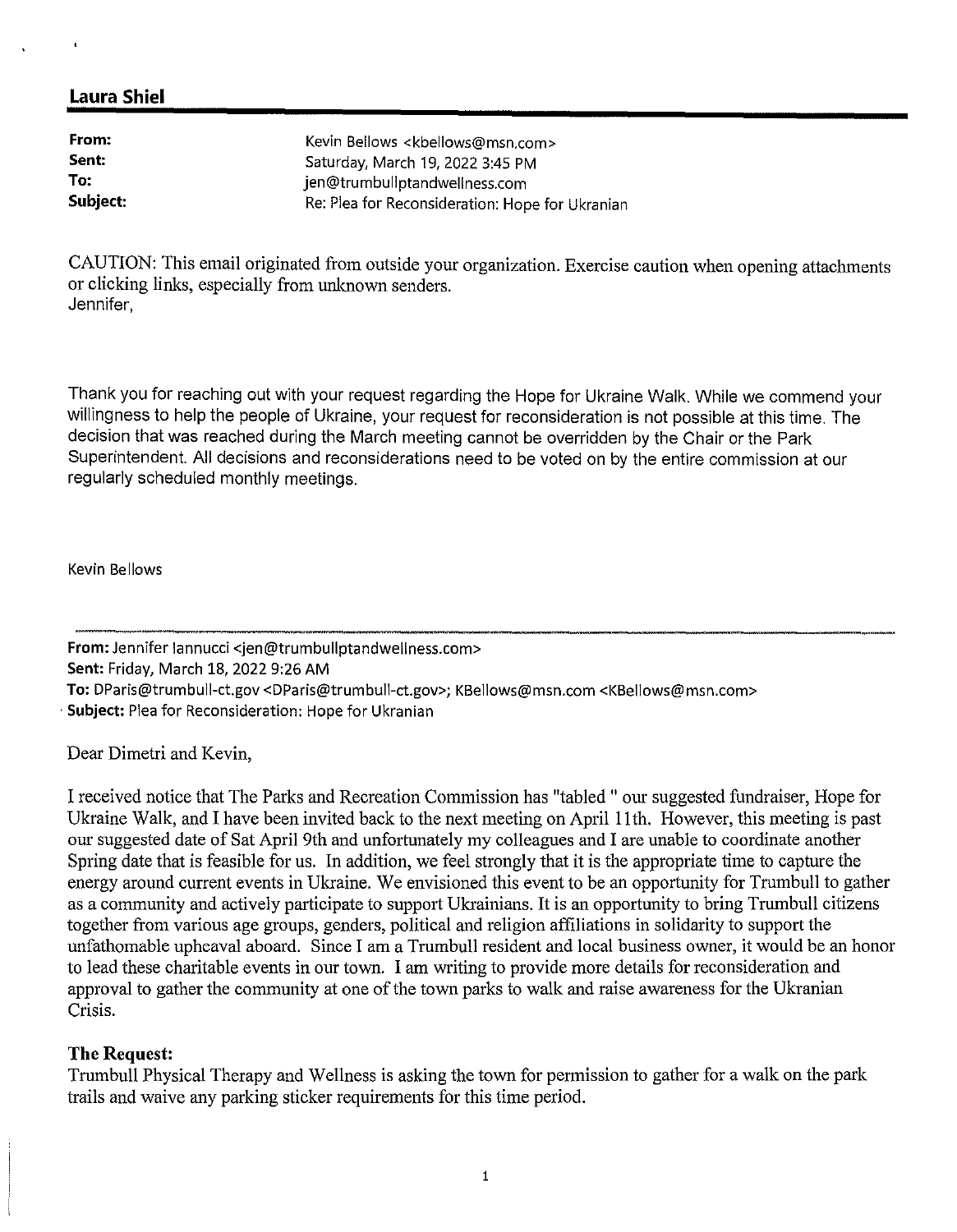We are not asking for any town resources or rental of the pavilion. There will be no food or solicitation. (Note: if the location is Old Mine Park we would meet at the trail head)

We are asking for advanced registration and donations to be brought to the office prior to April 9th. We thought to have a check in table as a point of contact for any last minute questions or donations but if this is problematic we can make it mandatory to contribute in advance.

**Date:** Saturday April 9th **Time:** 10 am (requesting approx. 2-3 hours 9:30-12:30 for set up and closing) **Estimated group:** 20-50 people

## **Donations:**

The Ukrainian American Club has been our point of contact as a reliable resource for donations. They are conducting a drive this weekend in partnership with State Rep, Laura Devlin and State Sen Tony Hwang. Donation Drive To Support Ukraine Set For Saturday In Fairfield | Fairfield, CT Patch

All their donations are brought to St Mary's Ukrainian Church in Bridgeport Home | St. Mary's Protection (stmarysprotection.org).

We will provide a list of items needed and ask for donations to be dropped off at our Wellness Center in Trumbull. (6527 Main Street) Monetary donations will be collected at our office and through our website.

Monetary donations will be sent to : Ukraine Crisis Relief Fund - GlobalGiving This is a 4-star global rating charity.

As an organization we have run may workshops, classes and fundraisers over the past 6 years and we have systems in place for collecting, tracking and allocating monies donated. For this event, we plan to accept cash, check donations at our office and we will provide a link on our website and/or Venmo to our business. The Wellness Center portion of our business has a separate account from the therapy and individual services. We will be able to easily track and document funds and categorize in QuickBooks for accounting purposes. All proceeds will be sent directly to the cause.

I hope that these details help clarify some questions on the intent and scope of the fundraiser. We would be grateful for reconsideration and town approval to bring our community together in support of this travesty abroad. If you would kindly respond as soon as possible, we are eager to get the word out for the location of the fundraiser walk and generate awareness for this event.

Thank you, Jennifer Iannucci

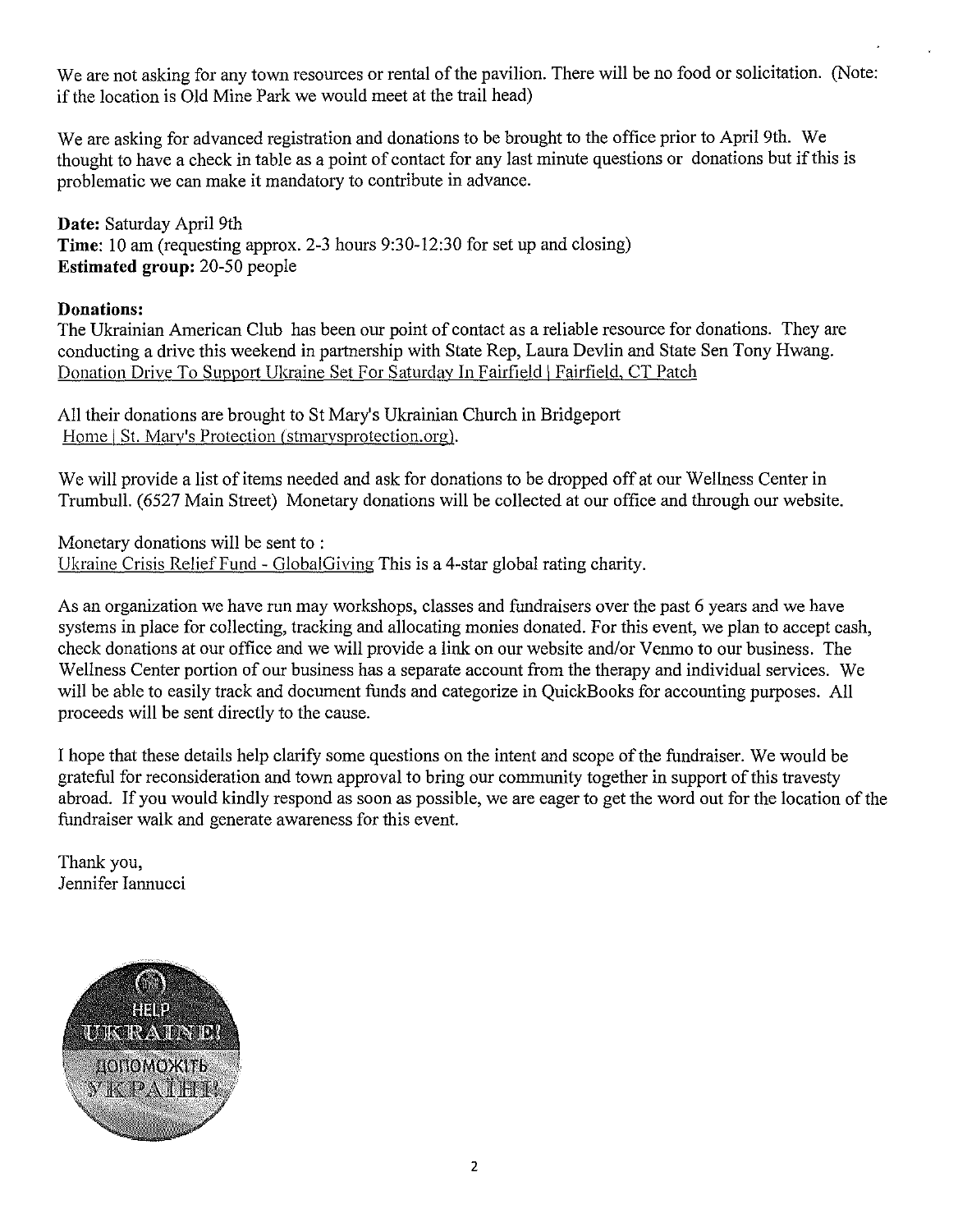| From:               | Kevin Bellows <kbellows@msn.com></kbellows@msn.com>                    |
|---------------------|------------------------------------------------------------------------|
| Sent:               | Monday, March 28, 2022 2:54 PM                                         |
| To:                 | Laura Shiel                                                            |
| Subject:            | Fw: Survey QR signs status - implementing Apr 1                        |
| <b>Attachments:</b> | QR Survey_PPT_FINAL_3-28-22.pdf; Survey QR signs_locations_CURRENT.pdf |

CAUTION: This email originated from outside your organization. Exercise caution when opening attachments or clicking links, especially from unknown senders.

**From:** Richard Post <rspost@mail.com> **Sent:** Monday, March 28, 2022 2:20 PM **To:** Cindy Katske <ckatske@trumbull-ct.gov> **Cc:** Mary Issac <mfict@aol.com>; Sara Sterling< <sara.e.sterling@gmail.com>; 'John Massari' <john@accent-signs.com>; Mary Lemay Ellen <melemay.grb@gmail.com>; 'William B. Chin' <wchin@trumbull-ct.gov>; Kevin Malone <malone\_env@yahoo.com>; kbellows@msn.com <kbellows@msn.com>

**Subject:** Survey QR signs status - implementing Apr 1

Hi Cindy,

For your information and to summarize the current status, Conservation (CC) & Sustainable (ST) are getting ready to implement the on-line survey for folks who "live, work or play in Trumbull". The survey is active April 1-15 and will provide feedback that will help ST/CC to prioritize future efforts. Sarah from Conservation is the lead on the survey and I'm handling the QR signs for the survey. John Massari from Conservation is making/donating the outdoor signs via his sign business, Accent Signs. The Town does not incur any cost or require any staff for this effort.

To view/ take the survey, with your phone you can scan the QR code on the attachment (printed copy or on your screen) which takes you to

https://docs.google.com/forms/d/e/1FAlpQLSf1gBCTmc9jCP69zCBBWL4slg5doil(h5YGDTQjF56HvOorDPg/viewform, or click on this link. The survey can be completed from a smartphone, PC or Mac. It would be great if we all take the survey and pass the link along to others.

The survey is on-line with links on both the Sustainable and Conservation websites. It will also be advertised on social media and via QR signs that will be posted in several parks and trails, and on bulletin boards in the libraries and possibly other public spaces (with permission). Once the survey ends on April 15, the signs will be removed, and the links removed from ST and CC. Since the survey is on-line the metrics will automatically be compiled. The survey does not collect any personal information from participants.

The QR signs will be posted at the locations on the attached spreadsheet, with perhaps a couple of changes depending on how the signs can be posted. Participants can scan the QR code with their phone which takes them to the on line survey.

The Trumbull QR Group, which is under Sustainable, presented the QR concept to the Parks Commission and Dmitry on April 14. The first QR signs will be for the survey. The second phase will be QR signs posted on trails/parks to provide information such as trail maps, site history (Parlor Rock, etc) and site use information (Transfer Station, etc). The second phase will be implemented, also without Town funds or staff, once we obtain a "Trumbull-ct.gov" email address (Microsoft is working with Bill).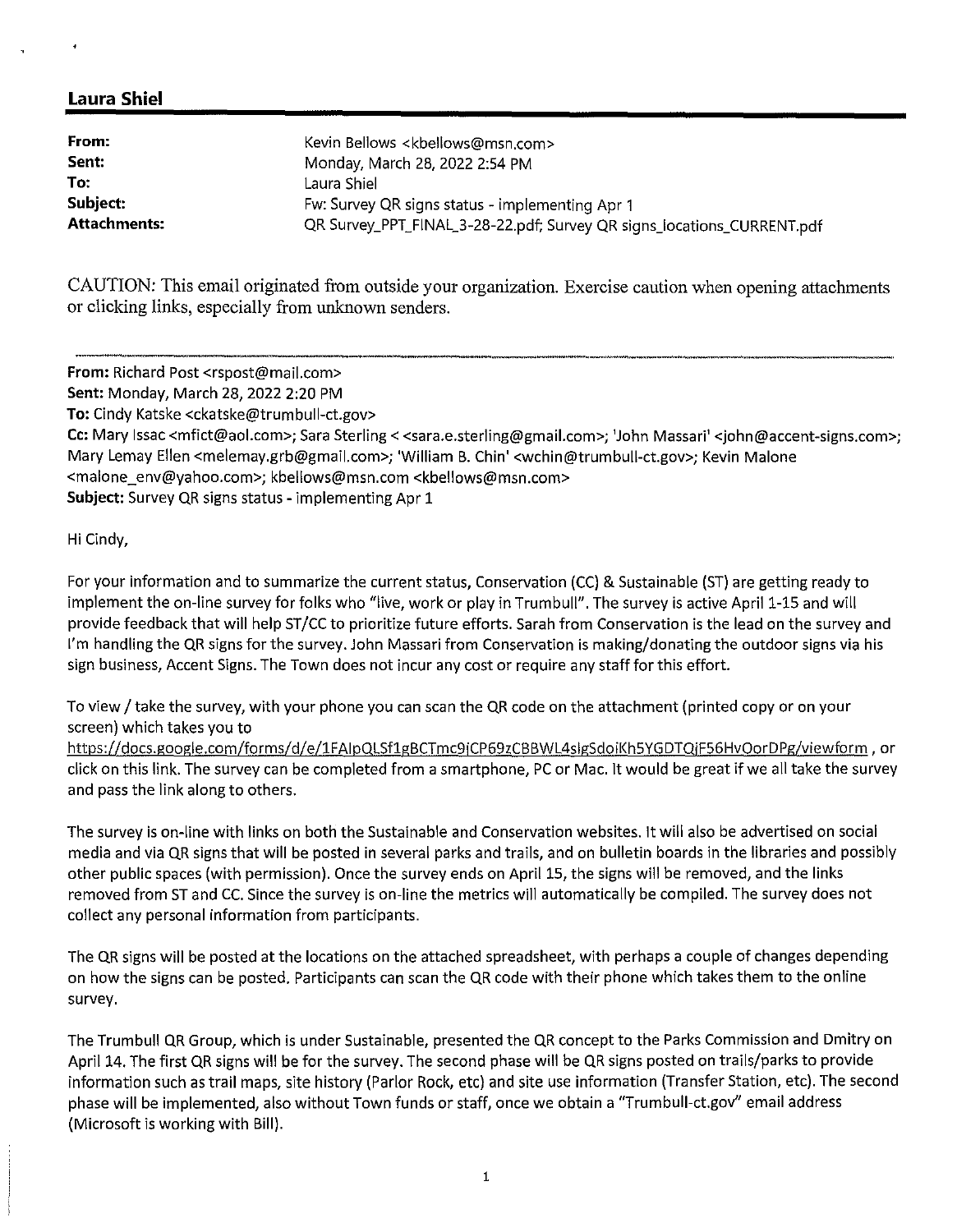After this QR beta test phase, the Town can determine whether to move forward with an expanded program. This would require Town funds and grant money could be available. Installation can at least in part be done by volunteers to minimize Town staff efforts. The QR setup would of course be coordinated with Town IT folks, who have been very helpful to us.

Please let me know if you have any questions, I'm available to meet or can be reached by phone 203.268.4804. Thanks.

Best,

Richard Post (CC, ST, CERT) 40 Saxony Drive 203.268.4804

**From:** Richard Post <rspost@mail.com> **Sent:** Monday, March 28, 2022 12:21 PM **To:** 'John Massari' <john@accent-signs.com>

**Cc:** Sara Sterling< <sara.e.sterling@gmail.com>; Mary Issac <mfict@aol.com>; 'dparis@trumbull-ct.gov' <dparis@trumbull-ct.gov>; 'kbellows@msn.com' <kbellows@msn.com>; 'William B. Chin' <wchin@trumbull-ct.gov>; Barbara Crandall <crandall.bam@gmail.com>; 'Mary Ellen Lemay <' <melemay.grb@gmail.com>; Matthew Sulzicki < <matthewsulzicki@hotmail.com>; Pam Roman <printrumbull@gmail.com>; Sara Sterling< <sara.e.sterling@gmail.com>; Tim Coughlin < <acerpalm1@aol.com>; April Lang <poohgirl4579@yahoo.com>; Don Watson (EarthRiseOOl@SBCglobal.net) <EarthRiseOOl@SBCglobal.net>; Kevin Malone <malone\_env@yahoo.com>; Mari Jackson <mjaxrd@yahoo.com>; Mary Isaac <mfict@aol.com>; Pam Roman <pr6986@gmail.com>; 'Robert LiBrandi' <rlibrandi@trumbull-ct.gov>; Tim Coughlin <acerpalm1@aol.com> **Subject:** FINAL survey QR sign

Hi John (and everyone),

This is the final survey QR sign to print, has all our comments and Sarah did a final review. Attached is the same in PPT and PDF format, and list of planned locations.

I used trumbullQR@gmail.com for the sign email as Bill told me this am that .gov emails are not (all) working and Microsoft may not have a solution for a day or more. I think it's more important to have a working email so QR sign users have a way to reach us with comments and if they are having trouble with the QR, especially since this is our first deployment of QR signs in Town. There's a chance .gov would still not be working when the survey is live, April 1 (Friday!) -Apr 15, after which the signs will be removed and the links to the survey on ST and CC will be removed. Bill has been working diligently with Microsoft on solving the .gov issue.

John is going to print 18 signs made of banner material and one stick-on for the Old Mine kiosk. The signs will be tacked or stapled to wood kiosks of fences or tied to metal fences. Sarah and I will deploy the signs starting this Wed. at the locations shown on the attached spreadsheet. Please note that last 3 locations are to be determined. Sarah will print the sign on copier paper to put on bulletin boards in our libraries and perhaps some other public spaces (with permission).

For the parks and trails QR signs, we will not make or deploy these until we can resolve the .gov email, since these will be long term installations. This is exciting for Conservation and Sustainable (and the Town), to get survey results and to see how the QR concept works for the first time.

Thanks, Richard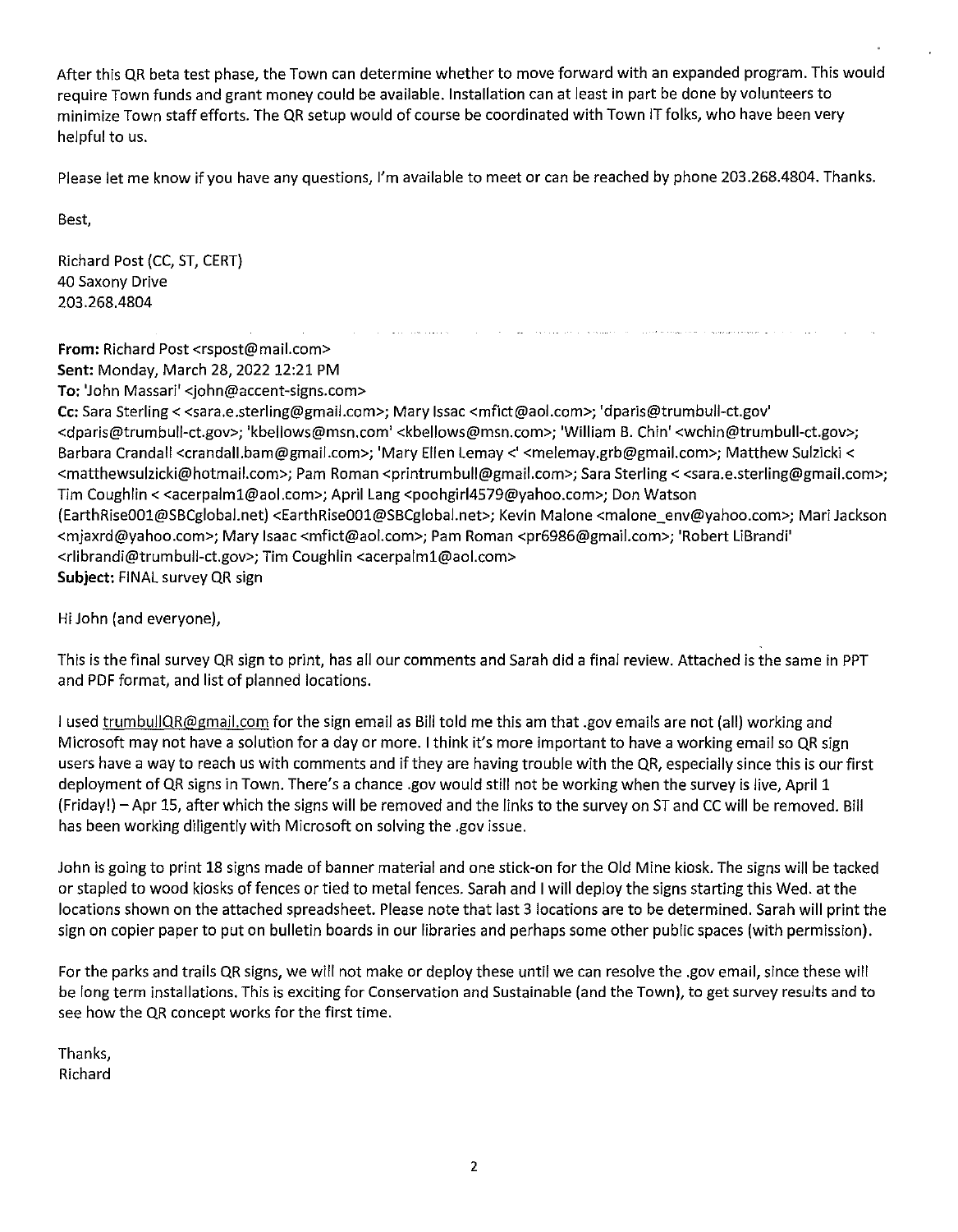# Take a Quick Sustainability Survey Sponsored by

Sustainable Trumbull & Conservation Commission

# SCAN ME to take the 5 min survey:



- Help set priorities for Trumbull have your voice heard
- Available April 1 15, 2022
- We want to hear from anyone who lives, works or plays in Trumbull

# Thank you!!

**Contact Trumbull QR Code Group if you have problems or comments** *(thanks):*  **trumbullQR@gmail.com** 

Survey website address/ survey: https://www.trumbull-ct.gov/888/Sustainable-Trumbull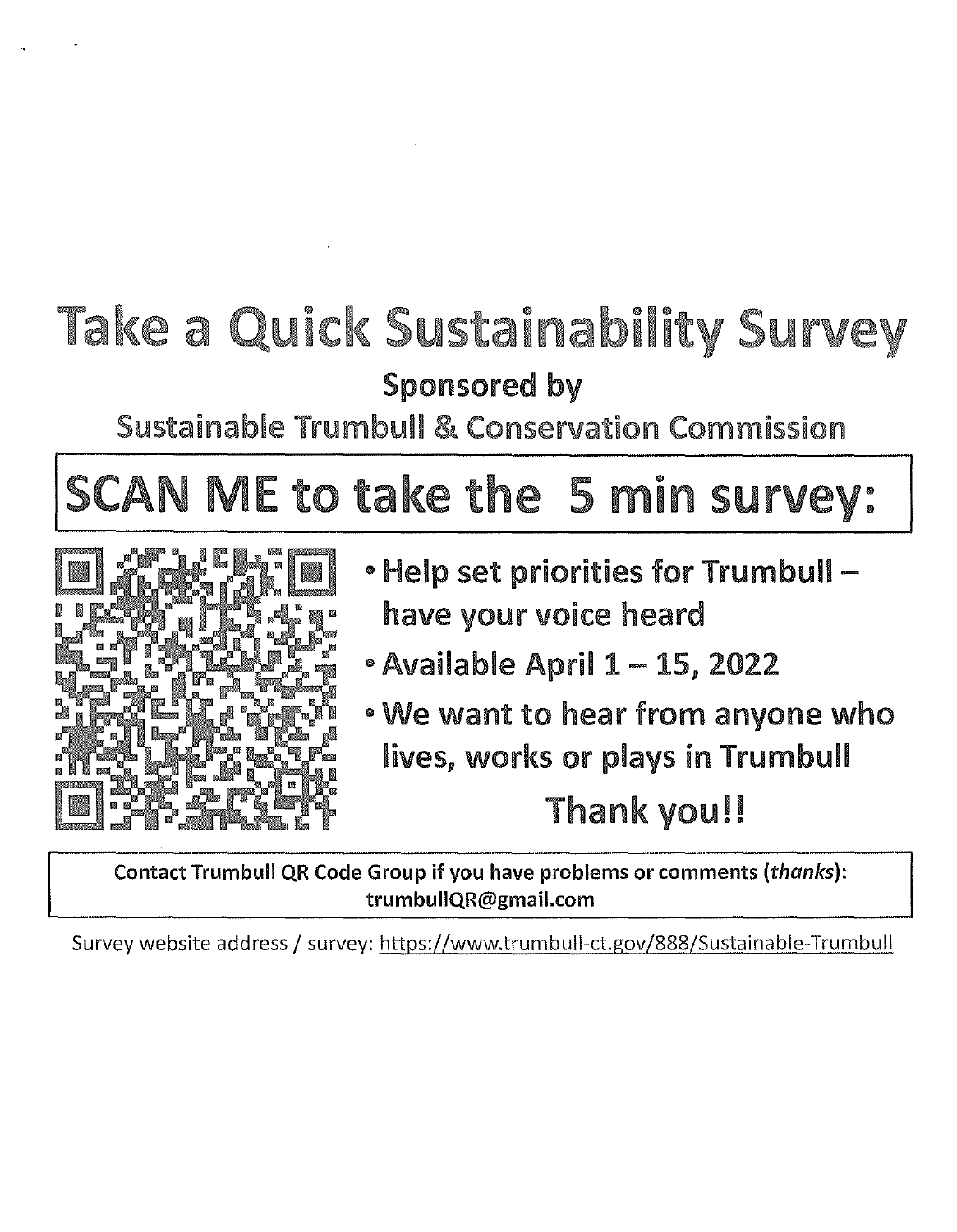# Survey QR Sīgns - Outside Locations<br>3/27/2022

 $\sqrt{1-\beta}$  ,  $\beta$ 

| Location                                                                                       | mounting corrace TBD: | # wood fence or klosk<br>[staples/facks] | # metal fence (grommets,<br>tic stips/string)              | # tied to klosk legs<br>(grommers, String) | Installer | Notes                                                          |
|------------------------------------------------------------------------------------------------|-----------------------|------------------------------------------|------------------------------------------------------------|--------------------------------------------|-----------|----------------------------------------------------------------|
|                                                                                                |                       |                                          |                                                            |                                            |           |                                                                |
| Twin Brooks (3): entrance to playground (on the metal gate or over                             |                       |                                          |                                                            |                                            |           |                                                                |
| on the wooden fence); kiosk behind the lake; kiosk at the waterfall                            |                       |                                          |                                                            |                                            |           |                                                                |
| (though it doesn't have Meadowmorposis on it anymore - it has an                               |                       | 3                                        |                                                            |                                            |           |                                                                |
| explanation of the construction project and I think we can staple it                           |                       |                                          |                                                            |                                            |           |                                                                |
| to the wooden frame below!<br>Beach (1): parking lot. I was hoping to find something up by the |                       |                                          |                                                            |                                            |           |                                                                |
| cannon since there are always cars parked up there, but there was                              | -13                   | $\mathbf{1}$                             |                                                            |                                            |           |                                                                |
| nothing promising                                                                              |                       |                                          |                                                            |                                            |           |                                                                |
| Old Mine (2): The klosk at the entrance to the rail trail is gone. 1                           |                       |                                          |                                                            |                                            |           |                                                                |
| think they moved it into Twin Brooks along the road across from                                |                       |                                          |                                                            |                                            |           |                                                                |
| the main parking lot by the bathrooms. We can still put one on the                             |                       | -1                                       |                                                            | 1                                          |           |                                                                |
| 3 sided klosk and one on the ralling at the entrance to the rail trail                         |                       |                                          |                                                            |                                            |           |                                                                |
| Indian Ledge (2): klosk by the playground at the bottom of the hill                            |                       |                                          |                                                            |                                            |           |                                                                |
| and klosk by the dog park - klosk by parking?                                                  |                       | $\mathbf{z}$                             |                                                            |                                            |           |                                                                |
| Great Oak (1): The klosk is gone, but we can attach to the metal                               |                       |                                          |                                                            |                                            |           |                                                                |
| gate at entrance to trails.                                                                    |                       |                                          |                                                            |                                            |           |                                                                |
| Unity Park (1): this park is really spread out, but the tennis courts                          |                       |                                          |                                                            |                                            |           | RP wife Randy plays pickleball there - best place is by people |
| were filled vesterday for what used to be tennis courts and are now                            |                       |                                          | 1                                                          |                                            |           | gate going into fenced area around 6 courts, other fenced      |
| some other racket sport (pickleboll?)) have a wooden ramp we                                   |                       |                                          |                                                            |                                            |           | area by tennis? Maybe 2nd at tennis courts fence gate?         |
| could nut it on. No klosk.                                                                     |                       |                                          |                                                            |                                            |           |                                                                |
| Rail trail (4): Tait entrance, Whitney entrance, Parlor Rock (on the                           |                       |                                          |                                                            |                                            |           |                                                                |
| fence), at the entrance to the bike trail on Park St, at the entrance                          |                       | 4                                        |                                                            |                                            |           |                                                                |
| to the new section on Rocky Hill Rd (no kiosk, but on the gate or                              |                       |                                          |                                                            |                                            |           |                                                                |
| post)                                                                                          |                       |                                          |                                                            |                                            |           |                                                                |
|                                                                                                |                       |                                          |                                                            |                                            |           |                                                                |
| <u>the two the</u>                                                                             |                       |                                          |                                                            |                                            |           |                                                                |
| Island Brook: I know there's no klosk, but I bet we can find a                                 |                       |                                          |                                                            |                                            |           |                                                                |
| railing or something, and I know that playground and courts                                    |                       |                                          |                                                            |                                            |           |                                                                |
| are well used                                                                                  |                       |                                          |                                                            |                                            |           |                                                                |
| Nichols park                                                                                   |                       |                                          |                                                            |                                            |           |                                                                |
| Mischa Brook Park                                                                              |                       |                                          |                                                            |                                            |           |                                                                |
|                                                                                                |                       |                                          |                                                            |                                            |           |                                                                |
|                                                                                                |                       |                                          |                                                            |                                            |           |                                                                |
|                                                                                                | 1                     | 11                                       | 2                                                          |                                            |           |                                                                |
| Total banner material signs (plan 18)                                                          |                       | 15                                       |                                                            |                                            |           |                                                                |
|                                                                                                |                       |                                          | make couple extra grommet versions to use on wood or metal |                                            |           |                                                                |

٣Ţ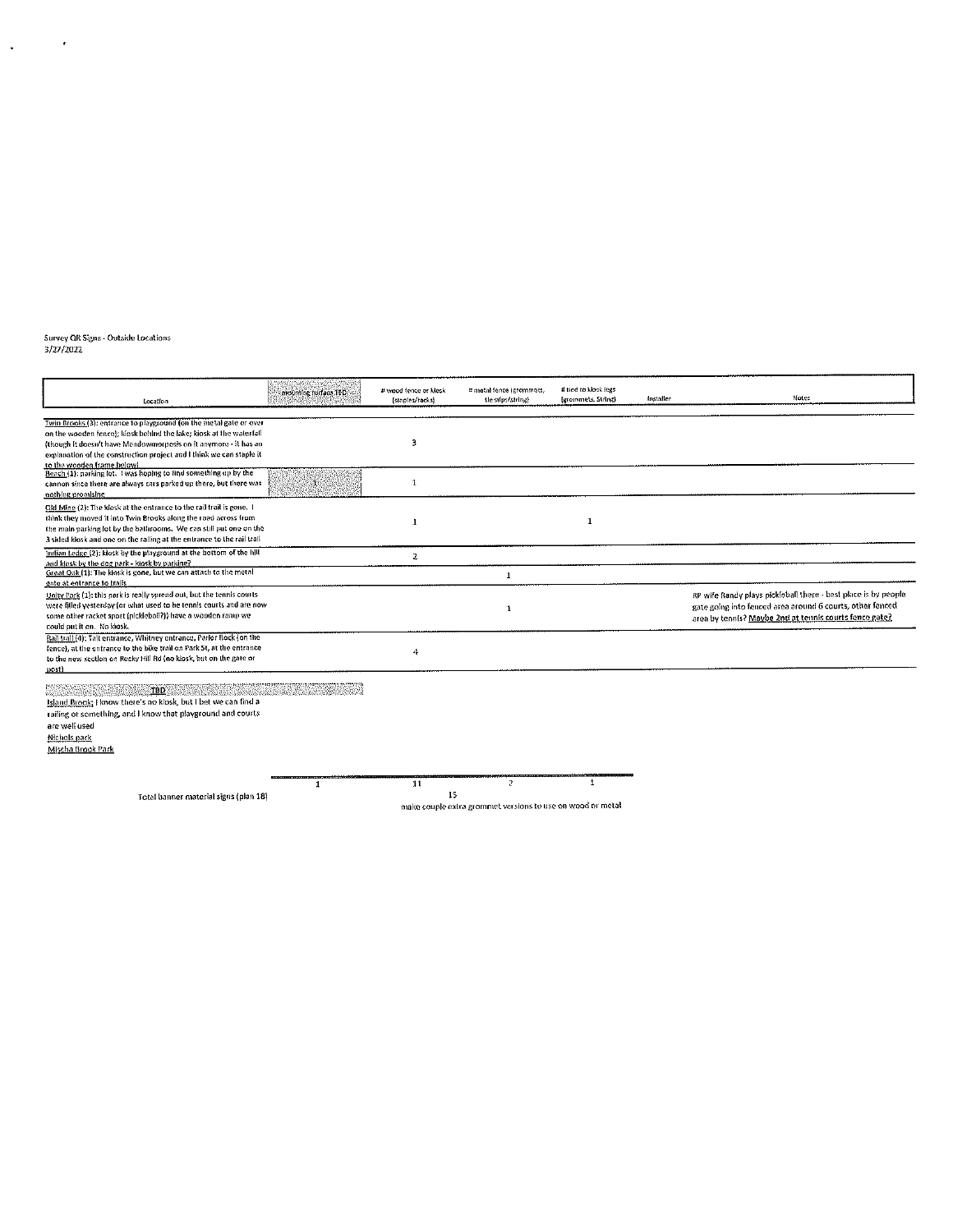| From:        | Kevin Bellows <kbellows@msn.com></kbellows@msn.com> |
|--------------|-----------------------------------------------------|
| Sent:        | Wednesday, March 30, 2022 4:41 PM                   |
| To:          | Laura Shiel; Dmitri Paris                           |
| Subject:     | Fw: CC/ST Survey Signs deployed                     |
| Attachments: | Survey QR Sign photos_1st 3 signs_3-30-22.pdf       |

CAUTION: This email originated from outside your organization. Exercise caution when opening attachments or clicking links, especially from unknown senders.

**From:** Richard Post <rspost@mail.com>

**Sent:** Wednesday, March 30, 2022 4:23 PM

**To:** 'John Massari' <john@accent-signs.com>; Sara Sterling< <sara.e.sterling@gmail.com>; Mary Issac <mfict@aol.com>; dparis@trumbull-ct.gov <dparis@trumbull-ct.gov>; kbellows@msn.com <kbellows@msn.com>; 'William B. Chin' <wchin@trumbull-ct.gov>; Barbara Crandall <crandall.bam@gmail.com>; 'Mary Ellen Lemay<' <melemay.grb@gmail.com>; Matthew Sulzicki < <matthewsulzicki@hotmail.com>; Pam Roman <printrumbull@gmail.com>; Sara Sterling< <sara.e.sterling@gmail.com>; Tim Coughlin< <acerpalml@aol.com>; April Lang <poohgirl4579@yahoo.com>; Don Watson <EarthRiseOOl@SBCglobal.net>; Kevin Malone <malone\_env@yahoo.com>; Mari Jackson <mjaxrd@yahoo.com>; Mary Isaac <mfict@aol.com>; Pam Roman (PRinTrumbull@gmail.com) <pr6986@gmail.com>; 'Robert LiBrandi' <rlibrandi@trumbull-ct.gov>; Tim Coughlin <acerpalml@aol.com>; Cindy Katske <ckatske@trumbull-ct.gov> **Subject:** CC/ST Survey Signs deployed

#### Greetings,

For your information, we have started to deploy the QR signs that show the link to the Conservation/Sustainable online survey that runs from April 1-15. Attached are photos showing the 3 types of signs that John Massari made (THANK YOU). The Old Mine stick-on QR sign looks great in the space that Don Watson left when he designed this kiosk (thanks) - colors even match. John designed this label so it can be removed without damaging the kiosk.

We will finish deploying the signs over the next couple days, in time for the survey. Additional "printer paper" QR signs will be posted in libraries, etc. All signs will be removed after April 15 when the survey ends.

The next phase of the Sustainable Trumbull QR sign beta test will be started once we can obtain a Trumbull-ct.gov email to post on the signs (being worked, Microsoft tech issue).

I tested each of the QRs and they work! Just need to be sure there is sufficient cell phone signal at other locations where QRs are posted.

Best, Richard Post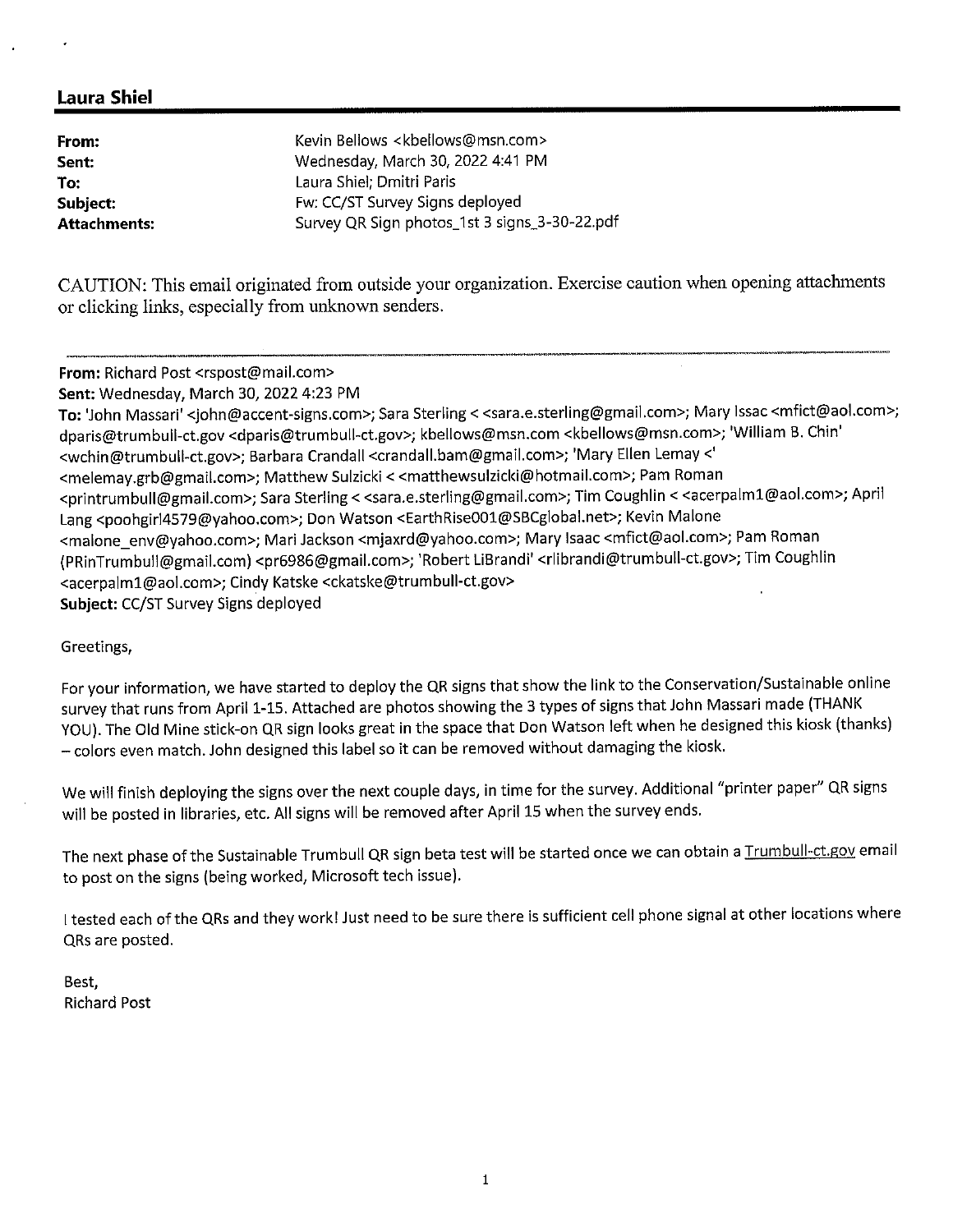| From:    | Kevin Bellows <kbellows@msn.com></kbellows@msn.com>           |
|----------|---------------------------------------------------------------|
| Sent:    | Friday, April 1, 2022 2:34 PM                                 |
| To:      | Laura Shiel: Dmitri Paris                                     |
| Subject: | Fw: $CC/ST QR$ sign update $+$ link for us to take the survey |

CAUTION: This email originated from outside your organization. Exercise caution when opening attachments or clicking links, especially from unknown senders.

**From:** Richard Post <rspost@mail.com>

**Sent:** Friday, April 1, 2022 2:29 PM

**To:** Mary Issac <mfict@aol.com>; dparis@trumbull-ct.gov <dparis@trumbull-ct.gov>; kbellows@msn.com <kbellows@msn.com>; 'William B. Chin' <wchin@trumbull-ct.gov>; Barbara Crandall <crandall.bam@gmail.com>; 'Mary Ellen Lemay<' <melemay.grb@gmail.com>; Matthew Sulzicki < <matthewsulzicki@hotmail.com>; Pam Roman <printrumbull@gmail.com>; Tim Coughlin < <acerpalm1@aol.com>; April Lang <poohgirl4579@yahoo.com>; Don Watson <EarthRise001@SBCglobal.net>; Kevin Malone <malone\_env@yahoo.com>; Mari Jackson <mjaxrd@yahoo.com>; Mary Isaac <mfict@aol.com>; Pam Roman (PRinTrumbull@gmail.com) <pr6986@gmail.com>; 'Robert LiBrandi' <rlibrandi@trumbull-ct.gov>; Tim Coughlin <acerpalm1@aol.com>; Cindy Katske <ckatske@trumbullct.gov>

**Cc:** 'John Massari' <john@accent-signs.com>; Sara Sterling< <sara.e.sterling@gmail.com>; fisher.nancy@att.net <fisher.nancy@att.net>; tonysilber77@gmail.com <tonysi1ber77@gmail.com> **Subject:** CC/ST QR sign update + link for us to take the survey

#### Greetings,

For your information, Sarah and I have completed installing the survey QR signs at the planned locations. Thanks again to John for making the professional signs that are an asset to the survey and Town. The email yesterday showed the three types of signs that are installed, we can send photos of the other locations if anyone would like.

Locations with installed survey QR signs. These will be taken down after the survey ends April 15.

- $\bullet$  Twin Brooks 3 signs
- $\bullet$  Beach 1 sign
- Old Mine  $-1$  sign on kiosk
- Indian Ledge 2 signs, kiosk by playground parking lot & dog park kiosk
- $\bullet$  Great Oak  $-1$  sign
- Unity Park- 2 signs, on pickleball & tennis court fences
- Pequonnock Valley Trail 4 signs, Tait/Whitney kiosk/Parlor Rock fence/Rocky Hill Rd (newer trail)
- $\bullet$  Island Brook  $-1$  sign
- $\bullet$  Both libraries  $-2$  signs
- $\bullet$  Senior center  $-1$  sign

We have 3 signs left, Sarah is looking for additional places to put them on Saturday.

Now it's time for <u>all of us to take Sara's survey</u> put out by Conservation with input from Sustainable. Let's all of us pass this on to friends who "live, work or play in Trumbull". It can be taken on a smartphone by scanning the QR code below (on your screen or a printout) or clicking on the link below, and on PCs/Macs by clicking on the link that takes you directly to the survey (same place QR code takes you). The survey does not collect any personal information. Thanks.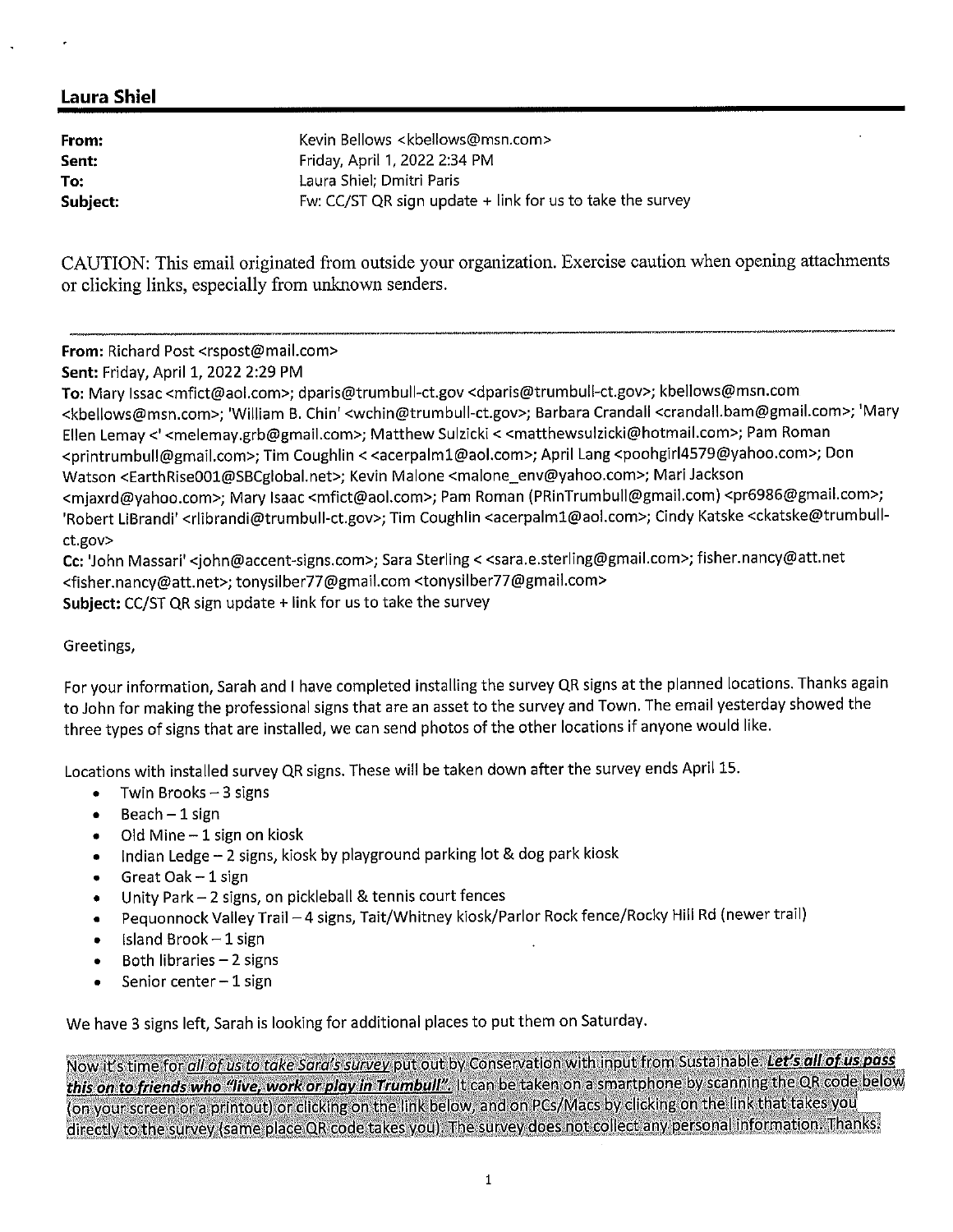Wow, Sarah just mentioned so far we have 84 survey responses, and this is only "day 1". Results **will** be interesting and will help focus our future efforts for Trumbull.

https://docs.google.com/forms/d/e/1FAlpQLSf1gBCTmc9iCP69zCBBWL4slgSdoiKh5YGDTQiF56HvOorDPg/viewform



The survey QR signs are "Phase 1" of the Sustainable QR beta project that is being implemented to demonstrate the usefulness of QR signs at our great Trumbull outdoors and historic sites. Phase 2 includes the parks/trails information, including trail maps and history information, and **will** be implemented soon once a more permanent email can be established. We also plan to present this to Historical Society.

Regards, Richard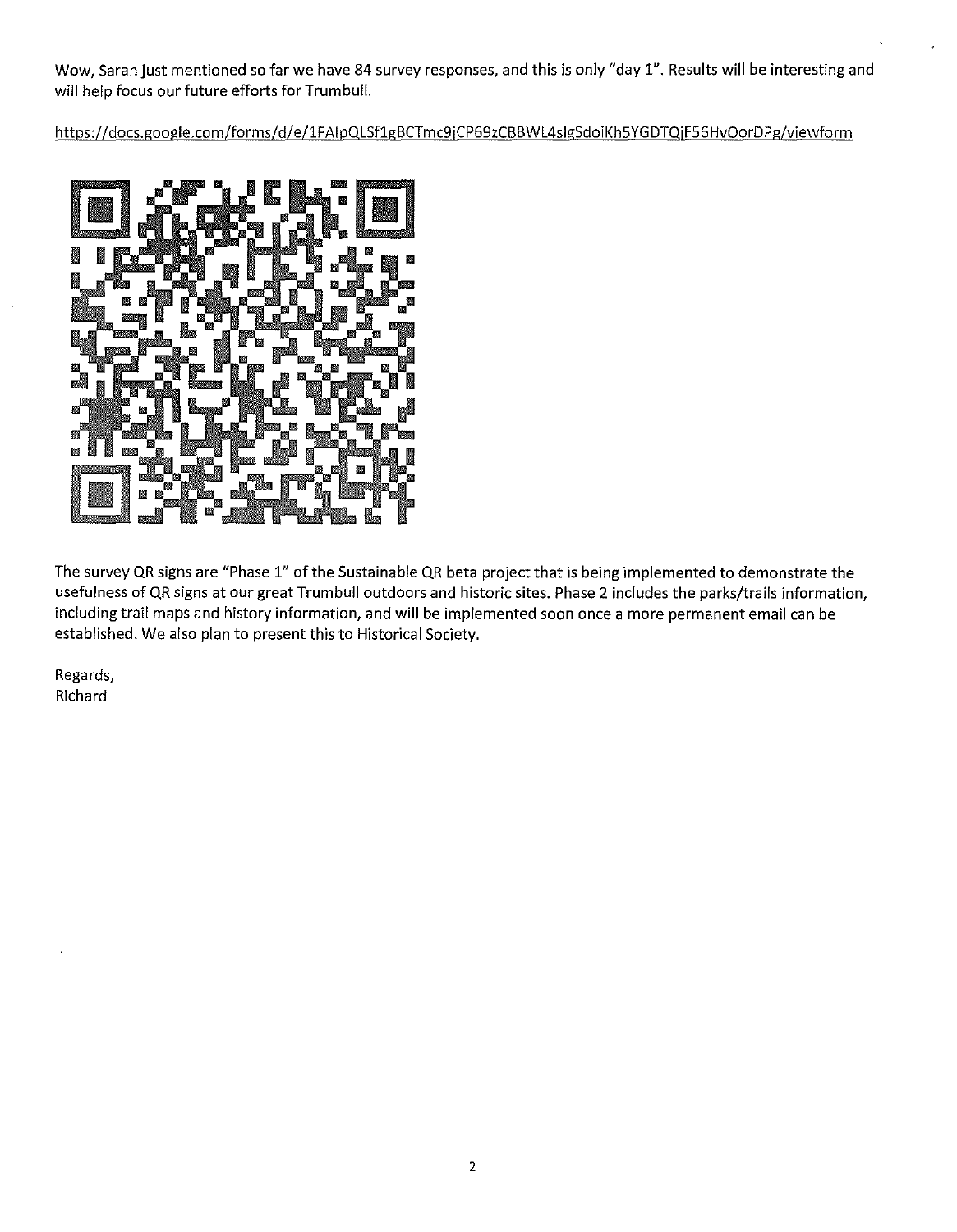**From: Sent: To: Cc: Subject:**  Scully, Lynn <LSCULLY@westportct.gov> Friday, April 1, 2022 11:09 AM kbellows@msn.com Laura Shiel; Dmitri Paris THS79 Reunion Request for 9/17/22

CAUTION: This email originated from outside your organization. Exercise caution when opening attachments or clicking links, especially from unknown senders.

Hi Kevin,

First, I know your name. Were you class of 1978 at THS? My maiden name is Lynn Rodriguez (1979, obviously).

I am writing to you in advance of our appearance before the Parks Commission on 4/11/22. A few years back, we had an informal reunion of the locals from THS 1979 at Old Mine Park. It was a perfect location for a group of our size (less than 100). Our request before the Commission is to do the same on 9/17 /22.

I would like to address 2 items with you and/or the commission:

- 1. Will we need an insurance policy if everyone is bringing their own food & beverages?
- 2. Can we collect donations for our THS79 Scott Jeffery scholarship fund at the picnic? I will reach out to THS Guidance in advance of our meeting to understand the timing/process of the scholarship program in advance of our meeting.

Thanks in advance and we look forward to speaking with the Commission in a few weeks.

#### **Lynn Scully, CIA, CGAP, CFE**

Audit Manager/Senior Accountant/Interim Operations Director 203-341-1054 *!* 203-341-1194

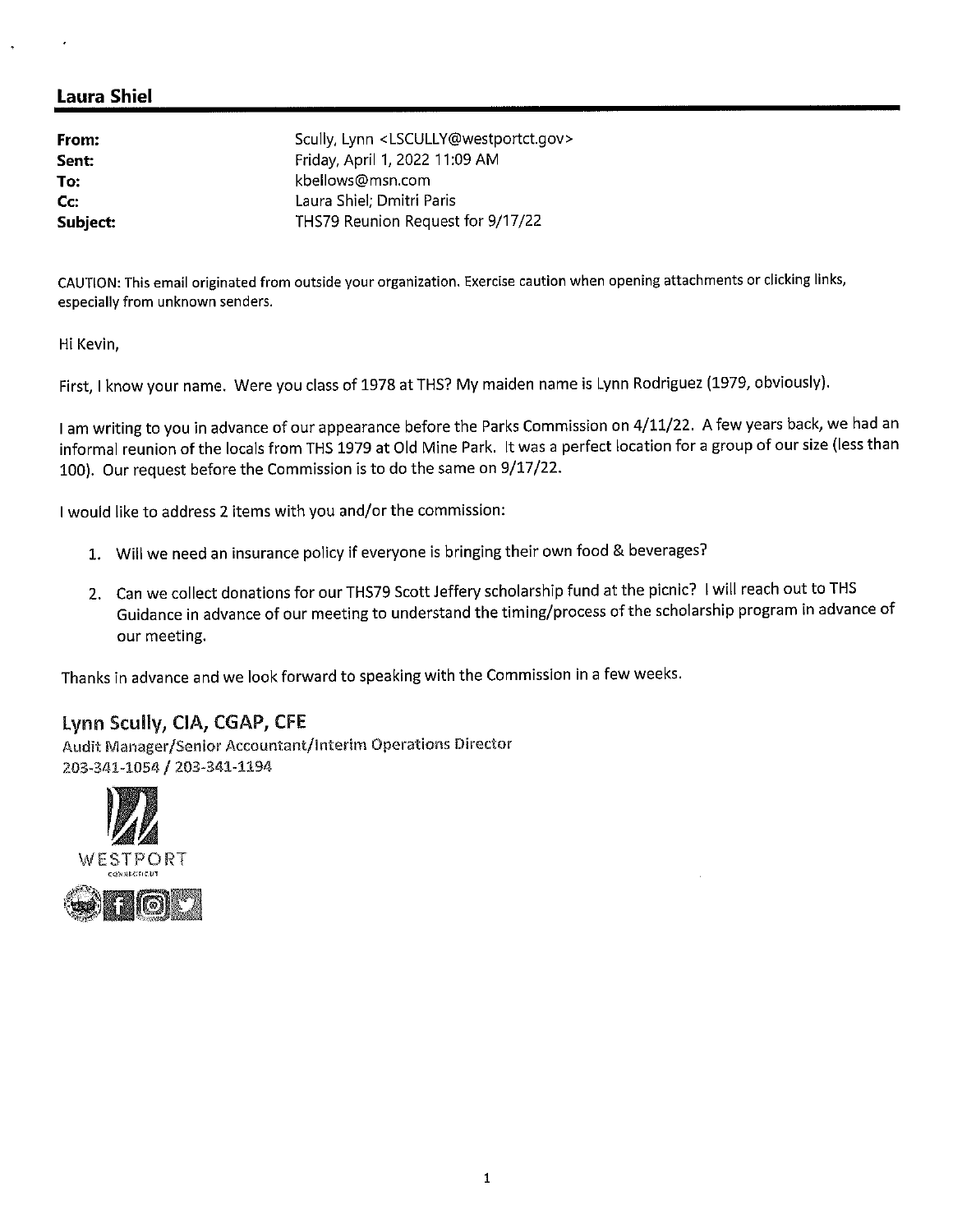**From: Sent: To:** 

Kevin Bellows <kbellows@msn.com> Thursday, April 7, 2022 6:11 PM Laura Shiel **Subject:** Fwd: CC/ST Survey QR sign locations Attachments: Survey QR signs locations\_4-7-22.pdf

CAUTION: This email originated from outside your organization. Exercise caution when opening attachments or clicking links, especially from unknown senders.

Sent from my iPhone

Begin forwarded message:

**From:** Richard Post <rspost@mail.com> **Date:** April 7, 2022 at 5:51:02 PM EDT **To:** Mary Issac <mfict@aol.com>, "Mary Ellen Lemay<" <melemay.grb@gmail.com>, Pam Roman <printrumbull@gmail.com>, "Tim Coughlin <" <acerpalm1@aol.com>, April Lang <poohgirl4579@yahoo.com>, Kevin Malone <malone\_env@yahoo.com>, Mari Jackson <mjaxrd@yahoo.com>, Mary Isaac <mfict@aol.com>, "Pam Roman (PRinTrumbull@gmail.com)" <pr6986@gmail.com>, Tim Coughlin <acerpalml@aol.com> **Cc:** John Massari <john@accent-signs.com>, "Sara Sterling<" <sara.e.sterling@gmail.com>, fisher.nancy@att.net, tonysilber77@gmail.com, dparis@trumbull-ct.gov, "William B. Chin" <wchin@trumbull-ct.gov>, "Matthew Sulzicki <" <matthewsulzicki@hotmail.com>, Don Watson <EarthRiseOOl@sbcglobal.net>, Robert LiBrandi <rlibrandi@trumbull-ct.gov>, Cindy Katske <ckatske@trumbull-ct.gov>, Barbara Crandall <crandall.bam@gmail.com>, kbellows@msn.com **Subject: CC/ST Survey QR sign locations** 

Greetings,

For your information, the attached spreadsheet shows where Sarah and I have placed QR signs, outside at parks/trails and inside public buildings. As of today we replaced the indoor initial static QRs with dynamic QRs which is free for the balance of the survey that ends April 15. We also placed them at Stop and Shop under the permission of the manager who is also the store sustainability lead and was very interested in the survey.

The dynamic QRs enable us to track the number of QR scans at several locations, as static QRs do not do that but are free from the service provider (QR Monkey). We did not use dynamic QRs at the start of the survey to avoid paying a year upfront fee for that service.

When the survey is completed, we will have metrics on each question, the number of dynamic QR scans (but not static QRs) and total number of survey participants who take the survey by scanning a QR or clicking on the survey URL. The survey QR signs are "Phase I" of the Sustainable Trumbull QR beta test. Phase II will consist of the trails and parks signs that will be installed.

Regards,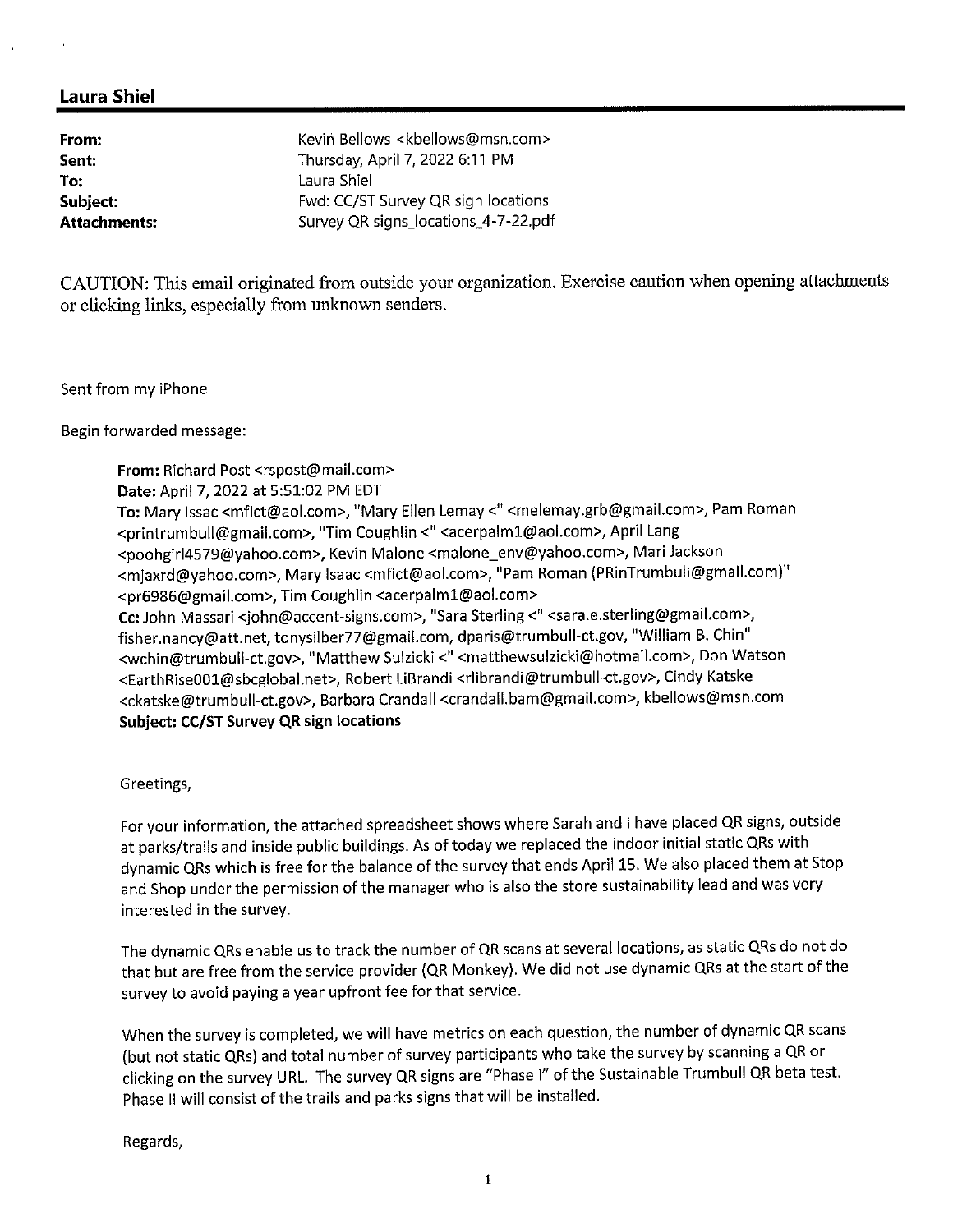Richard Post

 $\mathcal{L}^{\text{max}}_{\text{max}}$  ,  $\mathcal{L}^{\text{max}}_{\text{max}}$ 

 $\sim 10$ 

 $\sim$   $\sim$ 

 $\mathcal{A}^{\text{max}}_{\text{max}}$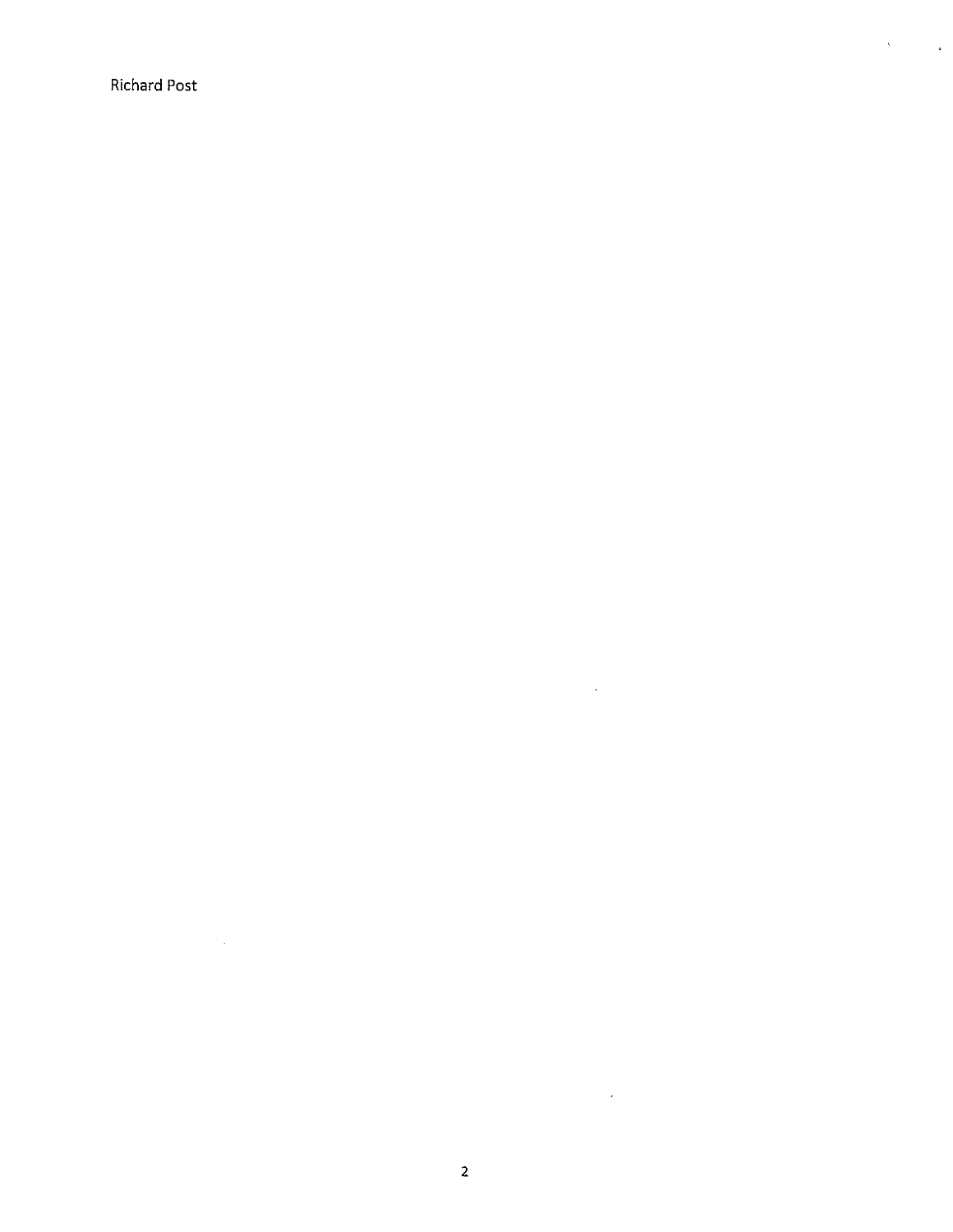#### Conservation Comm/ Sustalnable TMBL Survey QR Signs. As Done Locations SURVEY ACTIVE DATES: A11ril 1·15, 2022

 $\sim$   $\epsilon$ 

 $\sim 10^{-10}$ 

| (1) dynomic QRs replaced static QRs to track # scans (14 day free trial) - separate list tracking # scans by day |                   |                           |                                                                                                                                         |           | Date Installed          | (2) take down on/after Apr. 16    |                           |                                                                                                  |
|------------------------------------------------------------------------------------------------------------------|-------------------|---------------------------|-----------------------------------------------------------------------------------------------------------------------------------------|-----------|-------------------------|-----------------------------------|---------------------------|--------------------------------------------------------------------------------------------------|
| Location                                                                                                         | Total #<br>Static | Total #<br><b>Dynamic</b> | Signs Placement (S static, D dynamic)                                                                                                   | Static QR | <b>Dynamic</b><br>QR(1) | Date Sien<br>Taken Down (2)       | Test scan/<br>cell signal | Notes                                                                                            |
| OUTSIDE LOCATIONS                                                                                                |                   |                           |                                                                                                                                         |           |                         |                                   |                           |                                                                                                  |
| Beach                                                                                                            | $\mathbf{1}$      |                           | (S) parking lot                                                                                                                         | 3/31/27   |                         |                                   |                           |                                                                                                  |
| Great Oak                                                                                                        | $\mathbf{1}$      |                           | (S) metal gate                                                                                                                          | 3/31/22   |                         |                                   |                           |                                                                                                  |
| Indian Ledge                                                                                                     | $\mathbf{z}$      |                           | (all S) kiosk by parking near playground,<br>dog park kiosk                                                                             | 3/31/22   |                         |                                   | ok                        |                                                                                                  |
| <b>Island Brook</b>                                                                                              |                   |                           |                                                                                                                                         |           |                         |                                   |                           |                                                                                                  |
| Old Mine                                                                                                         | $\mathbf{1}$      | $\mathbf{1}^{(k)}$        | I(D) sticker on 3 sided kiosk                                                                                                           | 3/31/22   | $-1/2/2$                |                                   | ok                        | also one for trail, see below                                                                    |
| Peq. Rail trail                                                                                                  | 5                 | 2                         | (D) Tait road klosk, (D) metal gate<br>southbound from Old Mine, (S) Whitney<br>klosk, (S) Parlor Rock fence, (S) Rock Hill<br>Rd. gate | 3/31/22   | $-1/2/22$               |                                   | ok                        |                                                                                                  |
| <b>Twin Brooks</b>                                                                                               | 3                 |                           | (all S) entrance to trail by playground.<br>kiosk behind lake, kioks by water fall<br>parking lot                                       | 3/31/22   |                         |                                   |                           |                                                                                                  |
| Unity Park                                                                                                       | $\mathbf{z}$      |                           | (all S) fence by pickle ball courts entry<br>door, fence by tennis courts entry door                                                    | 3/31/22   |                         |                                   | ok                        |                                                                                                  |
|                                                                                                                  |                   |                           |                                                                                                                                         |           |                         |                                   |                           |                                                                                                  |
| <b>INSIDE LOCATIONS</b>                                                                                          |                   |                           |                                                                                                                                         |           |                         |                                   |                           |                                                                                                  |
| Main Library                                                                                                     | 1                 | $\mathbf{2}^{\circ}$      | (all D) on board L side of lobby, on glass<br>near main doors                                                                           | 3/31/22   | 4/7/22                  |                                   | ok                        | lassitant library director ok'd on glass                                                         |
| Nichols Library                                                                                                  | $\mathbf{z}$      | $2^{\circ}$               | (all D) taped table by entry, board at entry<br>ko right.                                                                               | 3/31/22   | 4/7/22                  |                                   | ok                        |                                                                                                  |
| Senior Center                                                                                                    | $\mathbf{2}$      | -3                        | (all D) upstairs office window, board back<br>by elev, entrance parking lot, board<br>entryway to left                                  | 3/31/22   | 4/7/22                  |                                   | ok                        |                                                                                                  |
| Stop and Shop, Trumbull                                                                                          | $\mathbf 0$       | ddiadau<br>.<br>З.        | (all D) 2 or more locations inside store,<br>manager to make copies, public bulletin<br>board, employee areas                           | 3/31/22   | 4/7/22                  | >Apr. 16 (store<br>manager to do) |                           | approved: Parthe, store manager + store<br>sustainable lead ; will take down signs on<br>Apr. 16 |
| Town Hall                                                                                                        | $\mathbf{1}$      | ٦.                        | (all D) board outside Clerk, on sign-in table<br>main door, Alicla to put 1 near 1st<br>Selectman area                                  | 3/31/22   | 4/7/22                  |                                   | ok                        |                                                                                                  |

# signs installed: 21

23 16 (dyamlc replaced static+ new locations)

{can/t total static+ dynamic as some duplicate locations)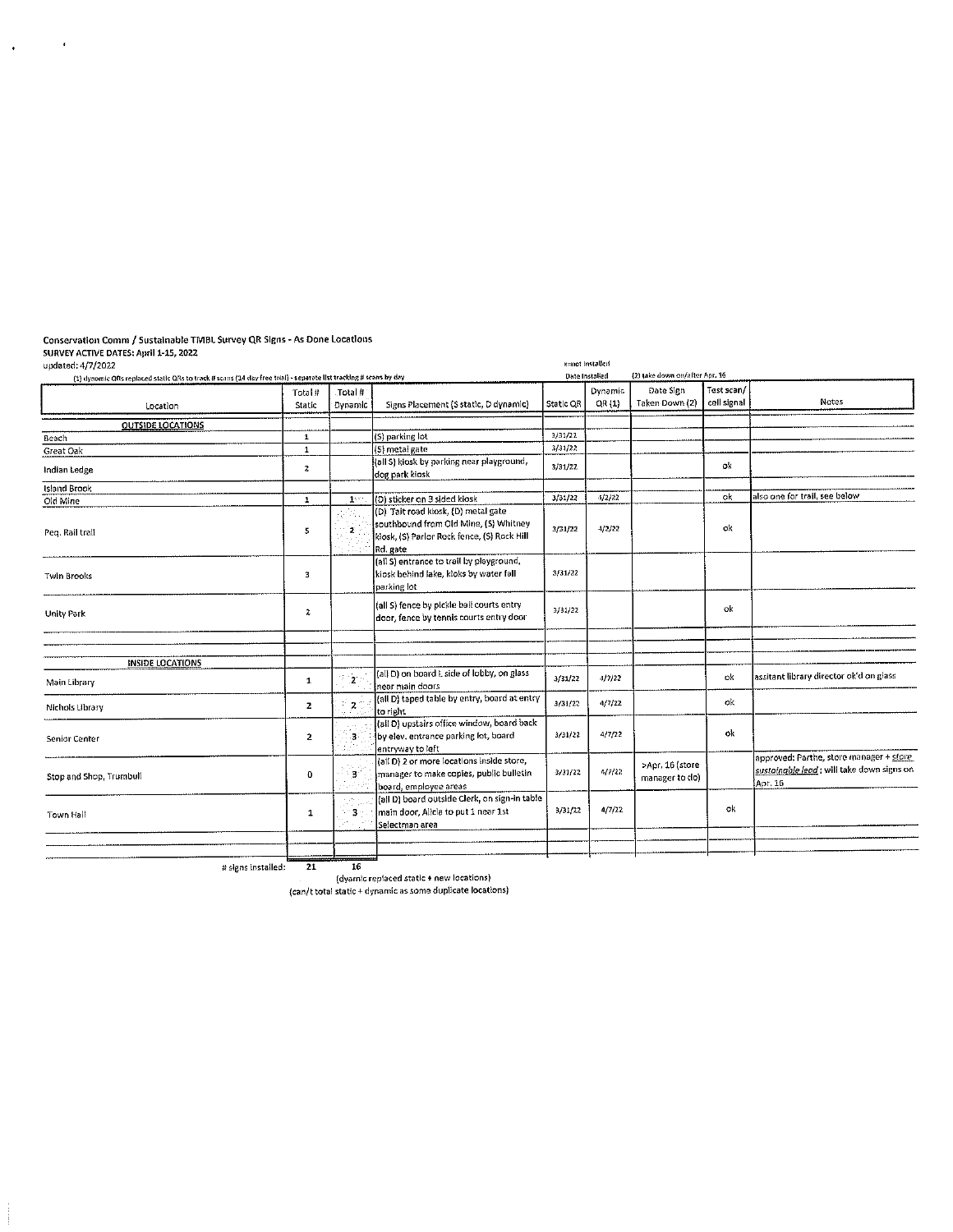

**HARSE HEAD** 

April 1-15, 2022

Pequannock Valley Trail Tait Road Trailhead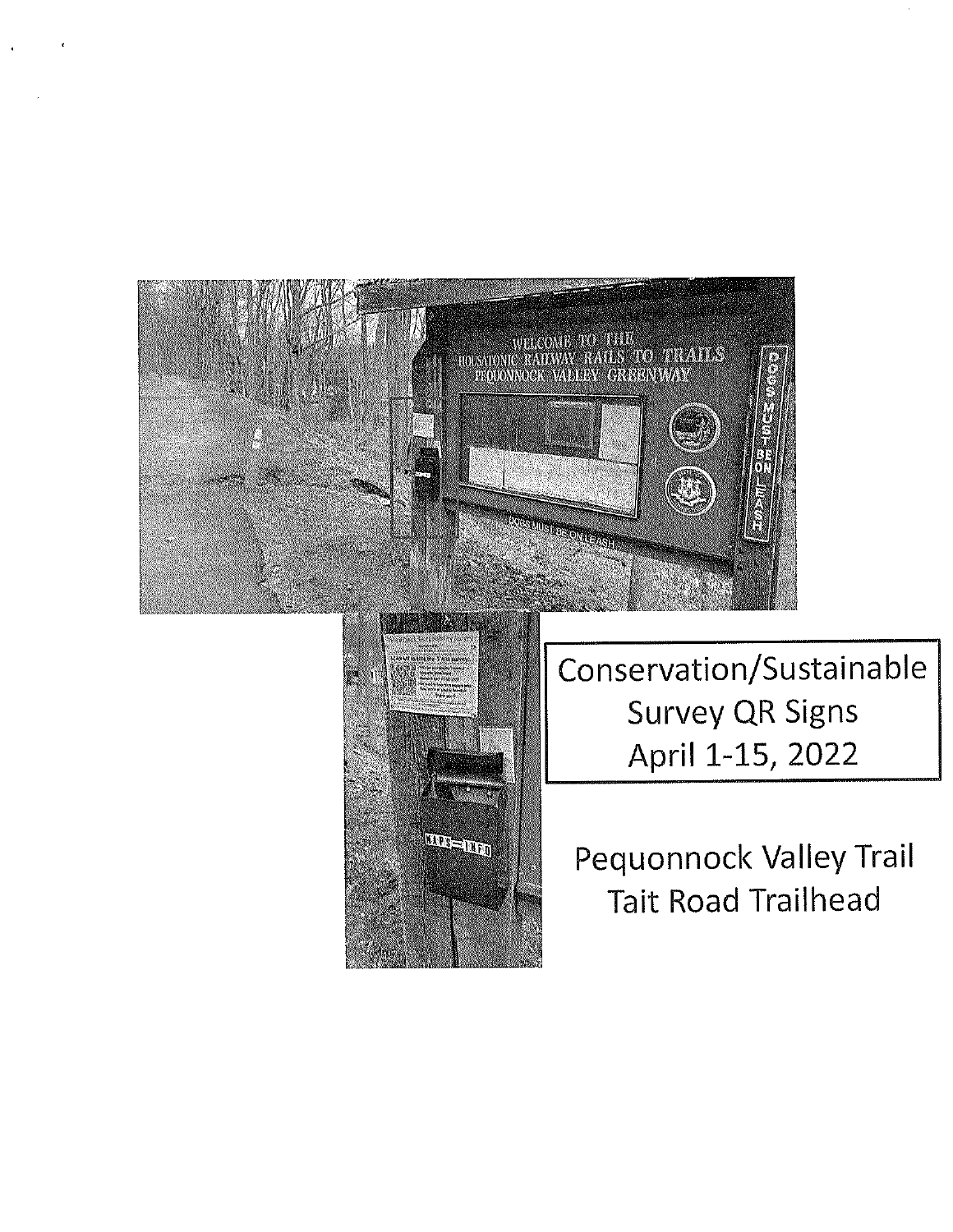

Conservation/Sustainable Survey QR Signs April 1-15, 2022

> Old Mine Park 3 sided Kiosk

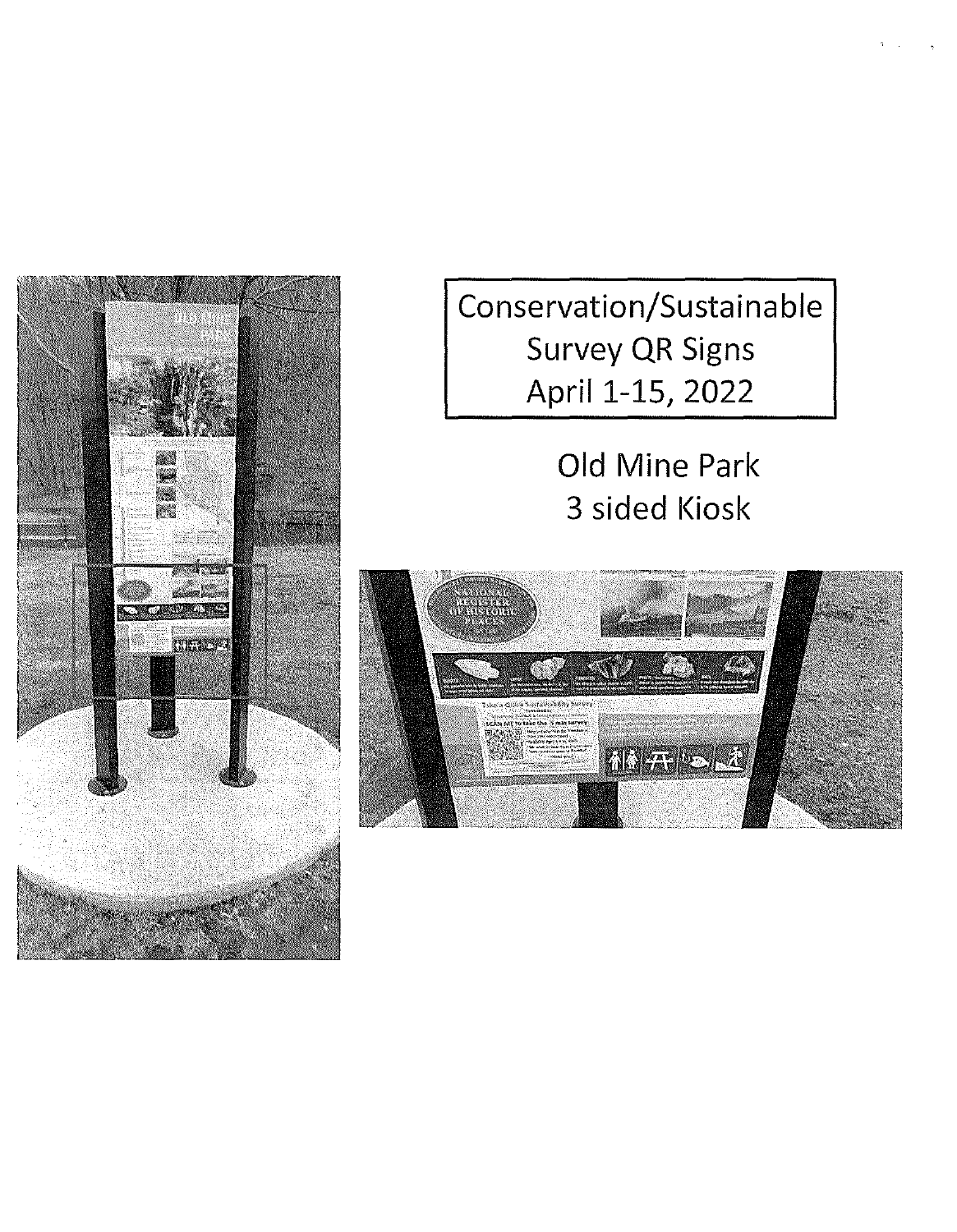Conservation/Sustainable Survey QR Signs April 1-15, 2022

Pequannock Valley Trail Old Mine Trailhead View to South

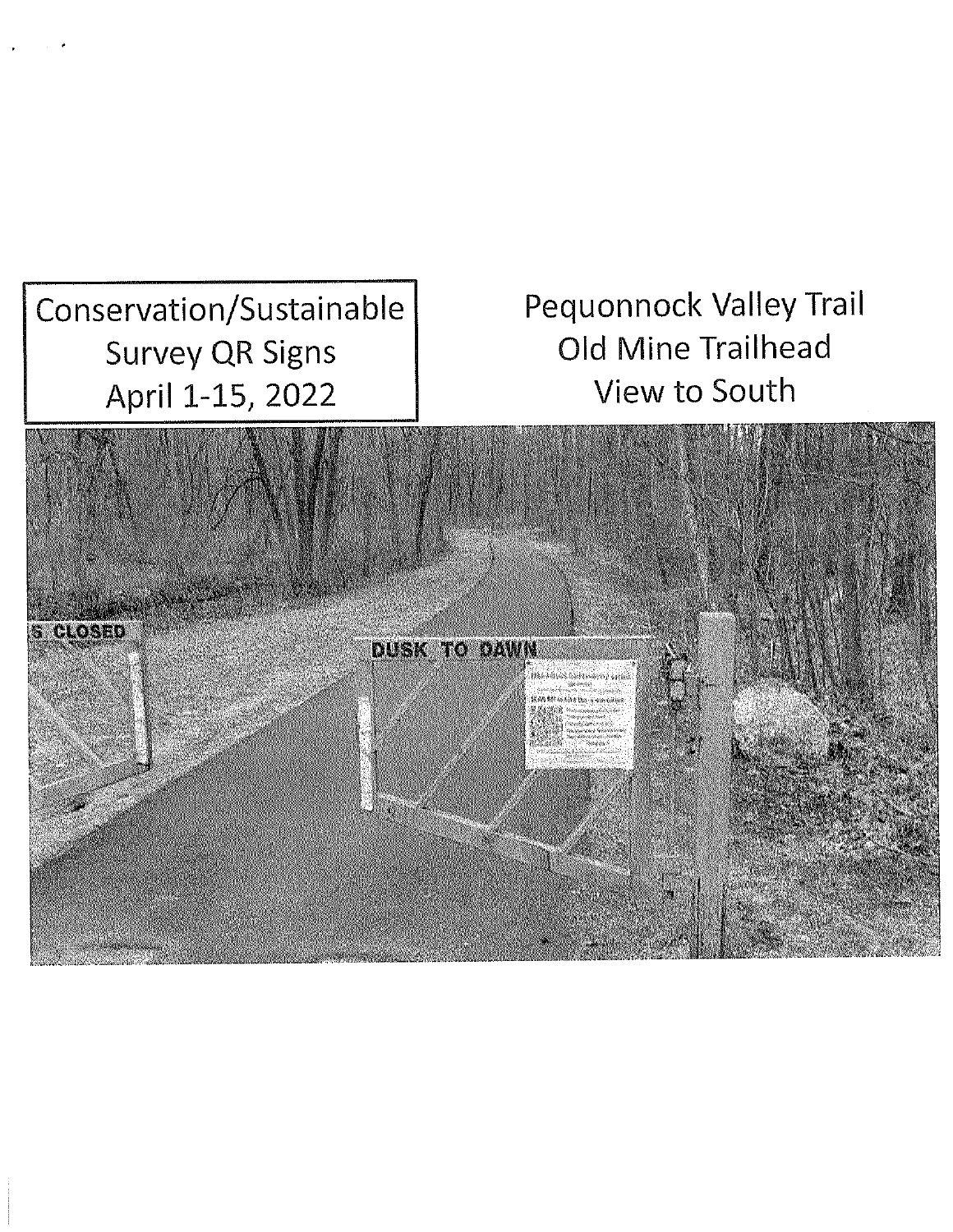Conservation/Sustainable Survey QR Signs April 1-15, 2022

SCAN ME FOR SURVEY